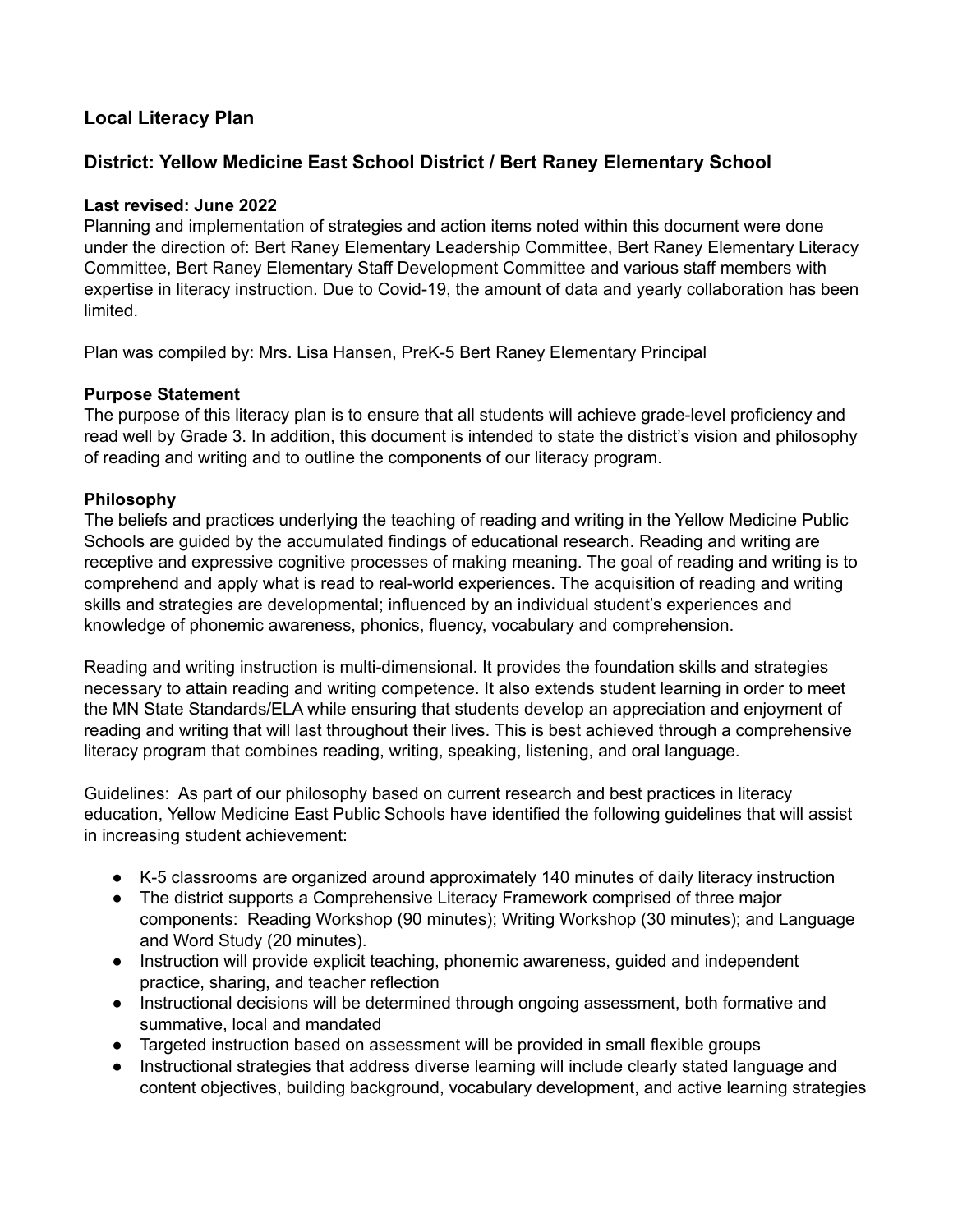# **Literacy Plan Summary**

Our district is currently using a balanced literacy approach combining curriculum components from the basal program Journeys, Benchmark Literacy and Linda Hoyt read alouds to teach reading in kindergarten through grade 5. Included in this program are: whole group instruction, guided reading, read aloud, shared reading and independent reading.

To enhance this curriculum, our district has an elementary library with a variety of fiction and nonfiction reading materials, covering a wide range of reading levels. Our district also has a leveled bookroom as a resource for teachers to obtain materials for small group or individualized reading instruction. Each classroom also has their own reading center where students can enjoy books and other resources selected by their classroom teacher. All K-5 students receive classroom instruction in literacy approximately 140 minutes each day.

The beliefs and practices underlying the teaching of reading and writing in the Yellow Medicine Public Schools are guided by the accumulated findings of educational research. Reading and writing are receptive and expressive cognitive processes of making meaning. The goal of reading and writing is to comprehend and apply what is read to real-world experiences. The acquisition of reading and writing skills and strategies are developmental; influenced by an individual student's experiences and knowledge of phonemic awareness, phonics, fluency, vocabulary and comprehension.

Reading and writing instruction is multi-dimensional. It provides the foundation skills and strategies necessary to attain reading and writing competence. It also extends student learning in order to meet the MN State Standards/ELA while ensuring that students develop an appreciation and enjoyment of reading and writing that will last throughout their lives. This is best achieved through a comprehensive literacy program that combines reading, writing, speaking, listening, and oral language.

As part of our philosophy based on current research and best practices in literacy education, Yellow Medicine East Public Schools have identified the following guidelines that will assist in increasing student achievement:

- K-5 classrooms are organized around approximately 140 minutes of daily literacy instruction
- The District supports a Comprehensive Literacy Framework comprised of three major components: Reading Workshop (90 minutes); Writing Workshop (30 minutes); and Language and Word Study (20 minutes)
- Instruction will provide explicit teaching, guided and independent practice, sharing, and teacher reflection
- Instructional decisions will be determined through ongoing assessments, both formative and summative, local and state mandated
- Targeted instruction based on assessment will be provided in small flexible groups
- Instructional strategies that address diverse learning will include clearly stated language and content objectives, building background, vocabulary development, and active learning strategies

# **Assessment Information**

All students in kindergarten and first grade are given the Renaissance Learning Early Literacy Assessment, grades 1-3 are given the Renaissance Learning Star Reading Assessment and grade 3 completes the Minnesota Comprehensive Assessment in reading and math. In addition, various local assessments including letter identification, letter sounds, Developmental Reading Assessment, etc are also used. Data from these assessments are used to identify students for interventions. The interventions are implemented through the collaborative efforts of the classroom teacher and other specialists. Each student's progress is monitored and if the intervention selected is not working,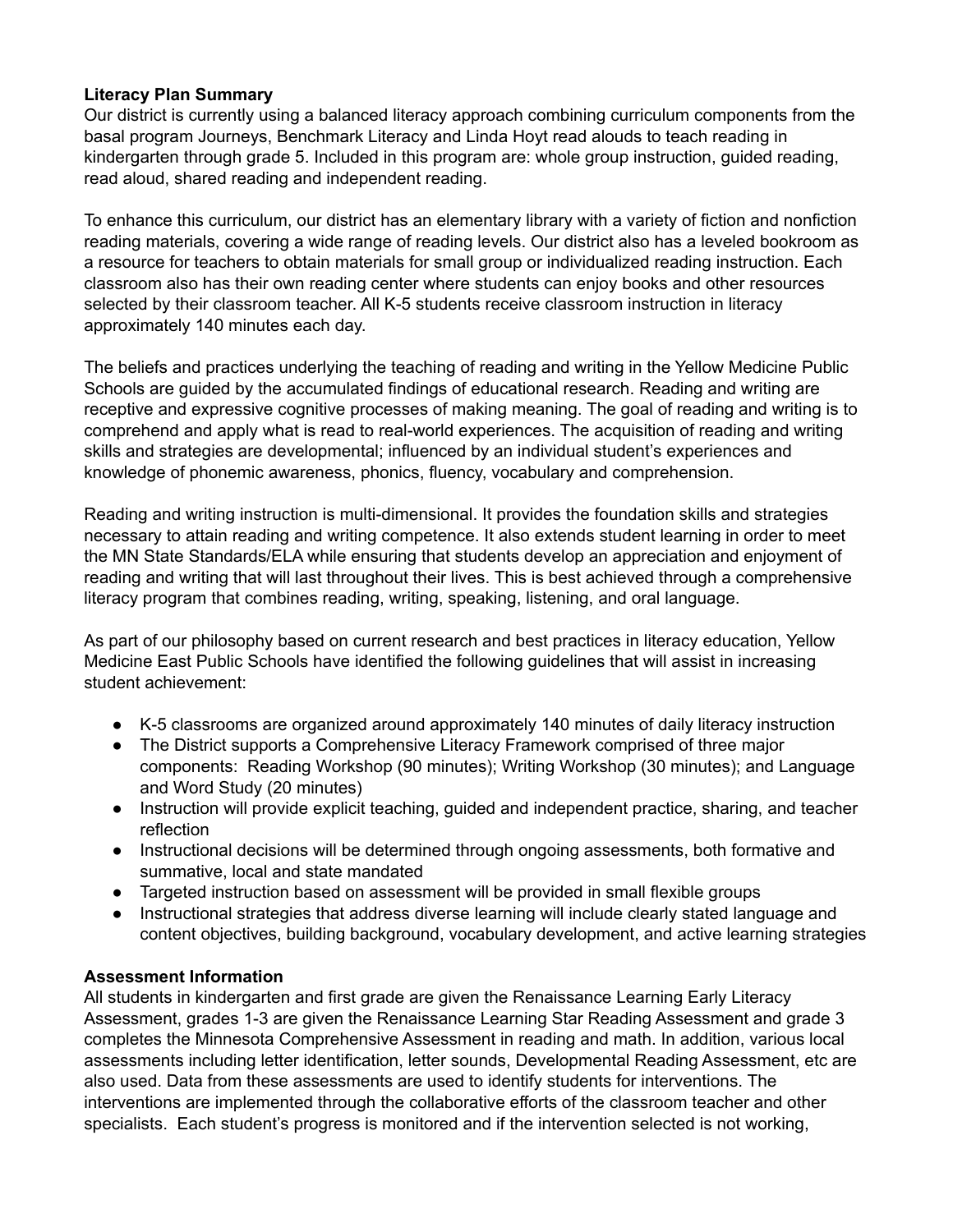another intervention is selected and implemented. Students not responding to these interventions are referred for special education services. Parents are kept informed of their child's progress.

# **Intervention Information**

Intervention activity includes the use of a predetermined selection process for identification, which is based on three different points of data (may include: STAR Reading, STAR Early Literacy, DRA scores or other local assessment, dependent upon grade level). The interventionists work with students in small groups ranging in size from 1-4 students, who are at the same level or have similar needs, for approximately 30 minutes per session, five days a week. In addition, an additional reading assessment is given by the interventionist, who reviews the reading strengths and weaknesses of the individual reader(s). Lessons include phonemic awareness, word work (phonics), self monitoring strategies and comprehension skills reinforcements, and writing.

Other intervention resources used but not limited to, include: LLI, Literacy Their Way, The Next Step Forward in Word Study and Phonics, Literacy by Design, Sonday, Guided Reading, Fountas and Pinnell Word Study System (gr 3), Heggerty, LETRS training and resources and short reads that focus on comprehension and literary elements.

# **Multi-Tiered Level of Support**

The first level (**Tier 1**) of support occurs in the classroom with core instruction delivered by the classroom teacher using the district's reading curriculum and interactive read-alouds. Teachers differentiate instruction in small groups according to the needs of their diverse learners.

Based on screening and diagnostic assessments, the second level (**Tier 2**) of support identifies students not meeting grade-level targets who are, then, provided supplemental reading interventions according to their skill deficit(s).

Students not responding well to the interventions provided at the second level are referred to and receive the most intensive and individualized level of support (**Tier 3**). Students receiving Special Education services are included at this level.

# **English Learners and Other Diverse Populations:**

Bert Raney Elementary School has 39 Hispanic, 39 American Indian, 2 Asian, 1 Black, 175 White, 15 ELL, 78 SPED, and 104 FRP students. Based on these demographics, resources will be allocated and professional development is determined by the Leadership Team annually. \*Data retrieved from Minnesota Report Card on 6/14/22.

Small group instruction is used to differentiate for our diverse learners. The district currently assesses all English Learners using the World-Class Instructional Design and Assessment (WIDA) assessments (W-APT and ACCESS).

W-APT stands for the WIDA-ACCESS Placement Test. It is an English language proficiency "screener" test given to incoming students who may be designated as English Learners, typically administered only to new students. It assists educators with programmatic placement decisions such as identification and placement of ELs. The W-APT is one component of WIDA's comprehensive assessment system.

Assessing Comprehension and Communication in English State-to-State for English Learners (ACCESS for ELs) is a secure, large-scale English language proficiency assessment given to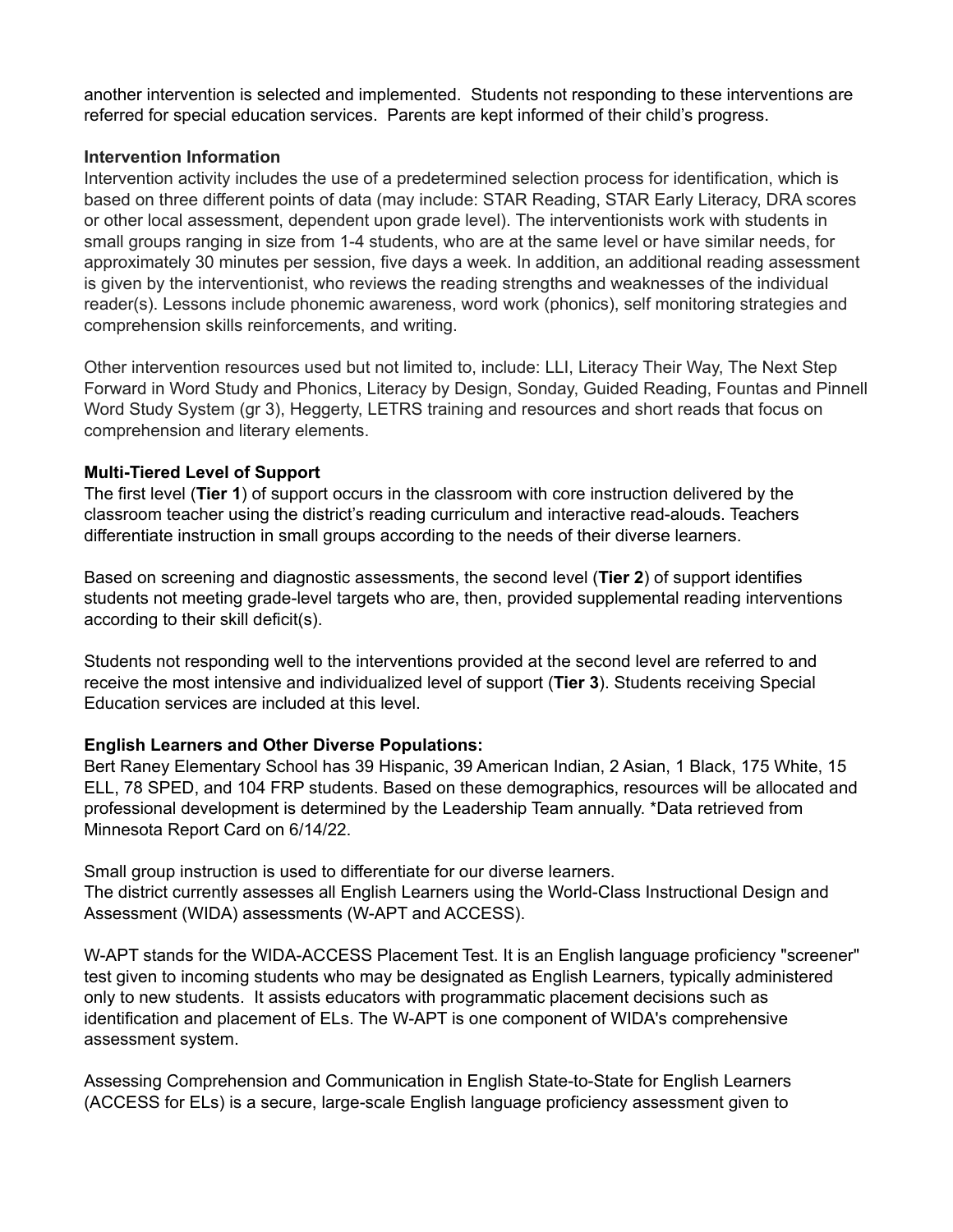Kindergarten through 12th graders who have been identified as English Learners (ELs). It is given annually in Minnesota to monitor students' progress in acquiring academic English. W-APT and ACCESS for ELs test items are written from the model performance indicators of WIDA's five English Language Proficiency (ELP) standards:

- Social & Instructional Language
- Language of Language Arts
- Language of Mathematics
- Language of Science
- Language of Social Studies

Test forms are divided into five grade-level clusters:

- Kindergarten
- Grades 1-2
- Grades 3-5
- Grades 6-8
- Grades 9-12

Each form of the W-APT test assesses the four language domains of Listening, Speaking, Reading, and Writing.

Within each grade-level cluster (except Kindergarten), ACCESS for ELs consists of three forms: Tier A (beginning), Tier B (intermediate), and Tier C (advanced). This keeps the test shorter and more appropriately targets each student's range of language skills.

Based on the W-APT and ACCESS assessments, students who qualify for ESL support will receive the intervention of focused language skill development from a licensed ESL teacher, in addition to the core instruction.

Instructional materials will be analyzed for its culturally appropriate content and purchased during the district's curriculum cycle for core subjects. EL curriculum materials and interventions, used to develop language skills, will be updated as needed or developed on-site.

Training / Coaching / Resources available for all school staff:

Integration Activities: collaboration through our Integration Collaborative, after-school programming, cultural liaisons (American Indian, Hispanic), Cultural Diversity training/speakers, cross-district collaboration, in-house Integration Coordinator.

The W-APT and ACCESS assessments are used specifically with ELs. These assessments are used in conjunction with the previously mentioned assessments administered to the entire student body: DRA, Star and MCAs. The disaggregated data compiled from each of those assessments will be used to improve programs, strengthen core instruction, and accelerate the acquisition of oral language and literacy skills of ELs. The Leadership Team is responsible for accessing, analyzing, interpreting, and applying the disaggregated data.

# **Minnesota ELA Standards**

The goal of the Yellow Medicine East district is to assure that all learners successfully achieve the Minnesota K-12 Academic Standards in English Language Arts (2010) for their grade level. The standards are aligned with the district's curriculum and a pacing guide/curriculum map is in place to ensure that the standards are taught within the time available. Curriculum maps and pacing guides are continually updated to align with standards, with instructional strategies changing based on student(s)'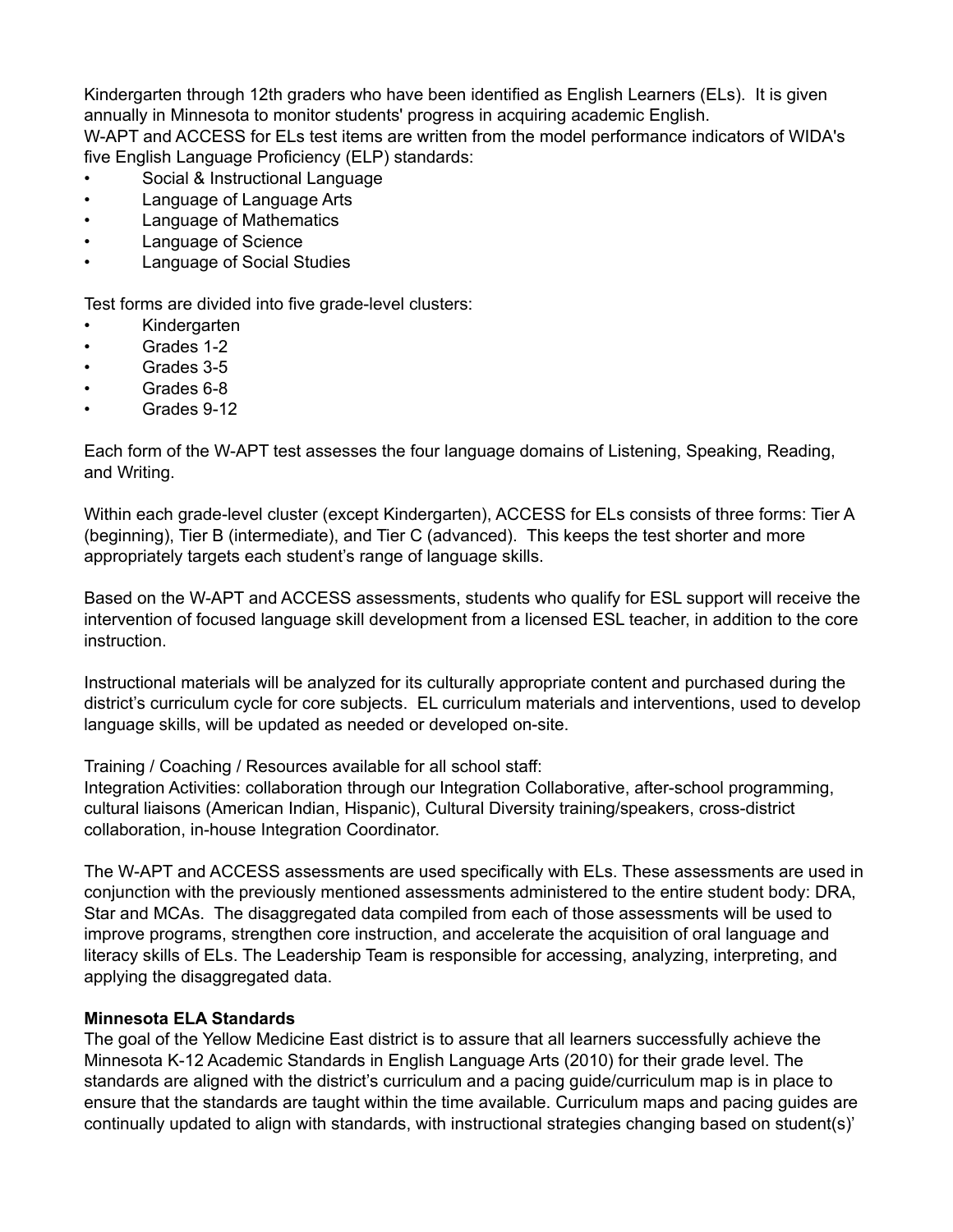needs. Grades K-5 each have a grade level map and pacing guide and our preschool program is currently working to create a curriculum map for our preschool programming.

Bert Raney Elementary is currently working to implement the upcoming new Minnesota ELA standards by reviewing current with upcoming standards and looking for curriculum strengths and weaknesses.

As of June 2022, Bert Raney Elementary currently has 9 teachers and 1 administrator involved in MDE's LETRS training.

# **Use of Data**

Each year educators will review and disaggregate reading data at grade levels K, 1, 2, & 3. Proficiency, growth, and trend data will be analyzed and used to set specific learning targets for each child and for each cohort of students. Pre-K data will be accessed and utilized, when available.

The Elementary Leadership Team, Curriculum Coordinator and Instructional Coach(es) reviews, annually, the effectiveness of current pedagogical practices including core instruction, differentiation, remediation, and intervention.

Professional Learning Communities by grade level collaborate weekly/monthly focusing on best practices in literacy instruction, utilizing data from formative assessments with attention to closing the achievement gap and analyzing the effectiveness of current curriculum and instruction.

Formative assessments will be used to modify instruction and to identify students who are not on pace to meet proficiency. Students not on track will follow the local intervention plan.

Extended day and/or extended year programs may be utilized to provide targeted assistance to help struggling and at-risk students achieve grade-level proficiency.

#### **Comprehensive Needs Assessment**

A comprehensive needs assessment occurs yearly at Bert Raney Elementary School. Information collected and reviewed includes but is not limited to:

# **Part II – Comprehensive Needs Assessment**

# **BRE Data Review and Action Planning**

| <b>Data</b>                                                                                                                                                                                                                                                                           | <b>Reflection/Findings</b>                         |                                                |                |                                                                                          | <b>Review</b><br><b>Date</b>                                                                                | <b>Next Steps</b>                                                                                                                                                                                                                                                                                                                                           |
|---------------------------------------------------------------------------------------------------------------------------------------------------------------------------------------------------------------------------------------------------------------------------------------|----------------------------------------------------|------------------------------------------------|----------------|------------------------------------------------------------------------------------------|-------------------------------------------------------------------------------------------------------------|-------------------------------------------------------------------------------------------------------------------------------------------------------------------------------------------------------------------------------------------------------------------------------------------------------------------------------------------------------------|
| Kindergarten<br><b>Readiness Skills</b><br><b>Document</b><br>measures % of<br>children entering<br>kindergarten in the<br>fall who were able<br>to complete 80% or<br>more of the<br>readiness skills as<br>noted on the BRE<br>Kindergarten<br><b>Readiness Skills</b><br>document. | 2015-16<br>50%<br>2019-2020<br>*15 of 33 reporting | 2016-17<br>71.4%<br>Using winter 19-20 scores: | 2017-18<br>88% | 2018-19<br>61.2%                                                                         | Data is<br>reviewed<br>each<br>spring, fall<br>and<br>numerous<br>times<br>throughout<br>the school<br>year | <b>Prioritized Needs:</b><br>Increase percentage of<br>$\bullet$<br>incoming kindergarten<br>students who are able<br>to complete 80% or<br>more of the readiness<br>skills as noted on the<br><b>BRE Kdgn Readiness</b><br>Skills document<br>Improvement Strategies:<br>Kindergarten staff will<br>$\bullet$<br>work with preschool<br>staff through PLCs |
|                                                                                                                                                                                                                                                                                       | 45%                                                |                                                |                | Preschool staff will use<br>$\bullet$<br>objectives and goals on<br>the BRE Kindergarten |                                                                                                             |                                                                                                                                                                                                                                                                                                                                                             |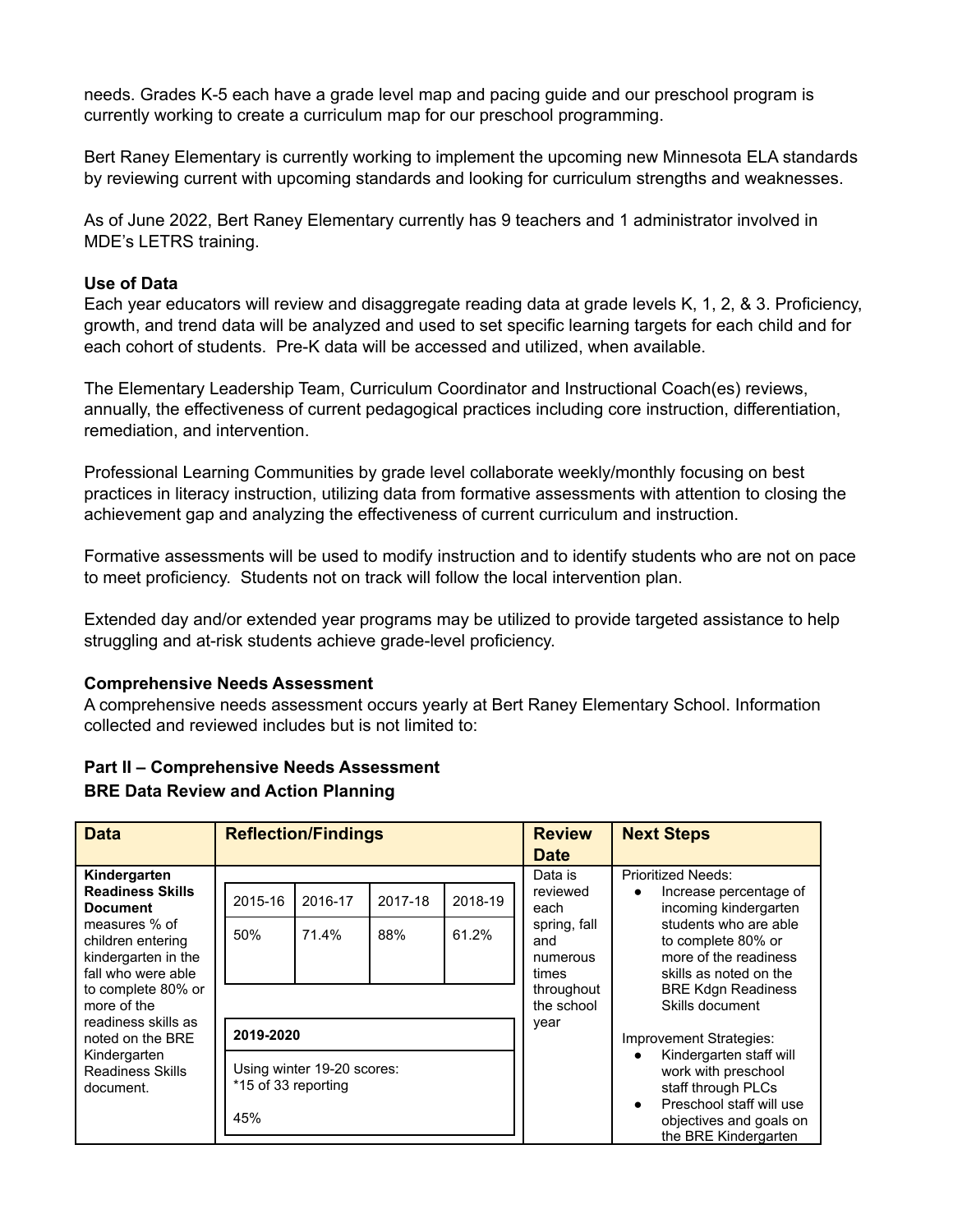|                                                                                                                                                                     | **NOTE - winter scores have no baseline to<br>compare to, all data above is from prior<br>spring collections.<br>2020-2021<br>Due to Covid-19, scores are not complete,<br>however are reported as collected.<br>86.3%<br>**Note: BRE only has scores for 22 of the<br>47 preschool students. Of the remaining 25<br>students without scores, 23 did not<br>participate in our onsite preschool program<br>or the local Head Start program. |                                                          | <b>Readiness Skills</b><br>document to provide<br>direction for planning<br>and instruction.<br>Kindergarten staff and<br>preschool staff will<br>collaborate on joint<br>activities including but<br>not limited to:<br>Kindergarten Kickoff,<br>Preschool screening,<br>Camp Kindergarten,<br>ECFE activities, and<br>the Readiness<br>Readiness document. |
|---------------------------------------------------------------------------------------------------------------------------------------------------------------------|---------------------------------------------------------------------------------------------------------------------------------------------------------------------------------------------------------------------------------------------------------------------------------------------------------------------------------------------------------------------------------------------------------------------------------------------|----------------------------------------------------------|--------------------------------------------------------------------------------------------------------------------------------------------------------------------------------------------------------------------------------------------------------------------------------------------------------------------------------------------------------------|
|                                                                                                                                                                     | 2021-2022                                                                                                                                                                                                                                                                                                                                                                                                                                   |                                                          |                                                                                                                                                                                                                                                                                                                                                              |
|                                                                                                                                                                     | 35 of 51 kindergarten candidates were<br>assessed in May of 2022 while in a<br>preschool program. Of the 16 that were not<br>assessed, 3 were unable to due to their<br>disabilities and the remaining 13 did not<br>attend local preschool and/or the local<br>Head Start program. Of the 35 students<br>who were assessed, 23 of those students<br>scored 80% or higher on the Kindergarten<br>Readiness Skills assessment.<br>66%        |                                                          |                                                                                                                                                                                                                                                                                                                                                              |
| Kindergarten<br><b>Skills</b><br>Assessment<br><b>Document</b><br>measures<br>kindergarten<br>students' skills in<br>the areas of: letter<br>identification, letter | Kindergarten teachers, along with a Reading<br>Interventionist, review the data and make<br>instructional decisions based on the results.<br>2018-2019 was the first school year this<br>assessment was used. BRE plans to continue<br>to use this assessment to assist with<br>instructional decisions and strategies.                                                                                                                     | Time<br>range is<br>noted with<br>each set of<br>scores. | <b>Prioritized Needs:</b><br>Increase kindergarten<br>٠<br>students skills in the<br>areas of letter<br>identification, letter<br>sounds, dictation,<br>concepts of print and<br>name formation.                                                                                                                                                             |
| sounds, dictation,<br>concepts of print<br>and name<br>formation.                                                                                                   |                                                                                                                                                                                                                                                                                                                                                                                                                                             |                                                          | Improvement Strategies:<br>Kindergarten students<br>grouped into groups<br>according to                                                                                                                                                                                                                                                                      |
| Fall 2018 Scores                                                                                                                                                    | Fall 2018 Scores<br>Kdgn Classroom A - 51.4pts<br>Kdgn Classroom B - 35.83pts<br>Kdgn Classroom C - 53.91pts                                                                                                                                                                                                                                                                                                                                |                                                          | assessment results, for<br>small group instruction<br>Continued collaboration<br>$\bullet$<br>with preschool staff<br>Support staff are used<br>to support the<br>instructional plans                                                                                                                                                                        |
| Spring 2019<br>Scores                                                                                                                                               | <b>Spring 2019 Scores</b><br>Kdgn Classroom A - 91.4pts<br>Kdgn Classroom B - 91.17pts<br>Kdgn Classroom C - 92.18pts                                                                                                                                                                                                                                                                                                                       |                                                          |                                                                                                                                                                                                                                                                                                                                                              |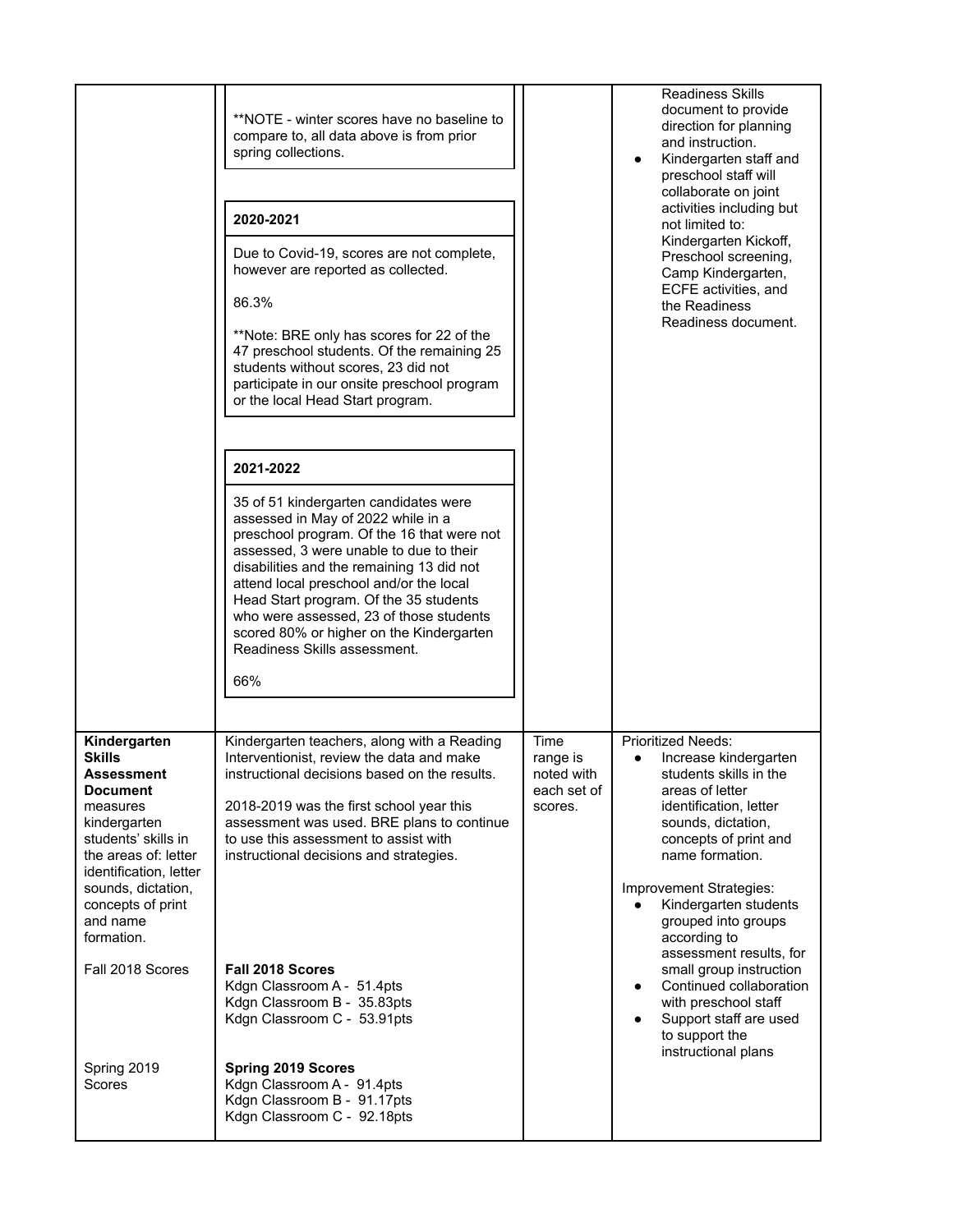| Fall 2019 Scores      | Fall 2019 Scores<br>Kdgn Classroom A - 41.73pts<br>Kdgn Classroom B - 52.71pts                                                                   |          |                                                                                                                                                                                                                                                                                                                                                                                                                                                                                              |
|-----------------------|--------------------------------------------------------------------------------------------------------------------------------------------------|----------|----------------------------------------------------------------------------------------------------------------------------------------------------------------------------------------------------------------------------------------------------------------------------------------------------------------------------------------------------------------------------------------------------------------------------------------------------------------------------------------------|
| Winter 2020<br>Scores | Winter 2020 Scores (note due to Covid 19,<br>the last collected scores were in March)<br>Kdgn Classroom A - 86pts<br>Kdgn Classroom B - 86.82pts |          |                                                                                                                                                                                                                                                                                                                                                                                                                                                                                              |
| Fall 2020 Scores      | Fall 2020 Scores<br>Kdgn Classroom A - 43.85 pts<br>Kdgn Classroom B - 35.8 pts<br>Kdgn Classroom C - 37.92 pts                                  |          |                                                                                                                                                                                                                                                                                                                                                                                                                                                                                              |
| Spring 2021<br>Scores | <b>Spring 2021 Scores</b><br>Kdgn Classroom A - 84.86 pts<br>Kdgn Classroom B - 96.07 pts<br>Kdgn Classroom C - 98.26 pts                        |          |                                                                                                                                                                                                                                                                                                                                                                                                                                                                                              |
| Spring 2022<br>Scores | <b>Spring 2022 Scores</b><br>Kdgn Classroom A - 90.65 pts<br>Kdgn Classroom B - 89.9 pts                                                         | May 2022 | <b>Prioritized Needs:</b><br>Increase kindergarten<br>$\bullet$<br>students skills in the<br>areas of letter<br>identification, letter<br>sounds, dictation,<br>concepts of print and<br>name formation.<br>Improvement Strategies:<br>Kindergarten students<br>grouped into groups<br>according to<br>assessment results, for<br>small group instruction<br>Continued collaboration<br>$\bullet$<br>with preschool staff<br>Support staff are used<br>to support the<br>instructional plans |

# Bert Raney Elementary – MCA Reading Data Review

| Reading                | 2014   | 2015     | 2016     | <b>2017I</b> | 2018   | 2019  | 2020             | 2021  |
|------------------------|--------|----------|----------|--------------|--------|-------|------------------|-------|
| <b>BRE Proficiency</b> | 44.00% | 48.00%   | 49.10%   | 48.80%       | 53.70% | 51.5% | COVID No<br>Data | 48.6% |
|                        |        |          |          |              |        |       |                  |       |
| <b>FRP Reading</b>     | 2014   | 2015     | 2016     | <b>2017I</b> | 2018   | 2019  | 2020             | 2021  |
| <b>RE Proficiency</b>  | 31.80% | 32.60%   | 29.40%   | 29.10%       | 36.10% | 36.5% | COVID No<br>Data | 40.3% |
|                        |        |          |          |              |        |       |                  |       |
| <b>EL Reading</b>      | 2014   | 2015     | 2016     | <b>2017I</b> | 2018   | 2019  | 2020             | 2021  |
| <b>BRE Proficiency</b> | 22.20% | 10.00%   | 33.30%   | 66.70%       | 50.00% | n/a   | COVID No<br>Data | na    |
|                        |        |          |          |              |        |       |                  |       |
| <b>SPED Reading</b>    | 2014   | 2015     | 2016     | <b>2017I</b> | 2018   | 2019  | 2020             | 2021  |
| <b>BRE Proficiency</b> | 6.50%  | $0.00\%$ | $9.40\%$ | 20.50%       | 18.60% | 16.3% | COVID No<br>Data | 31%   |
|                        |        |          |          |              |        |       |                  |       |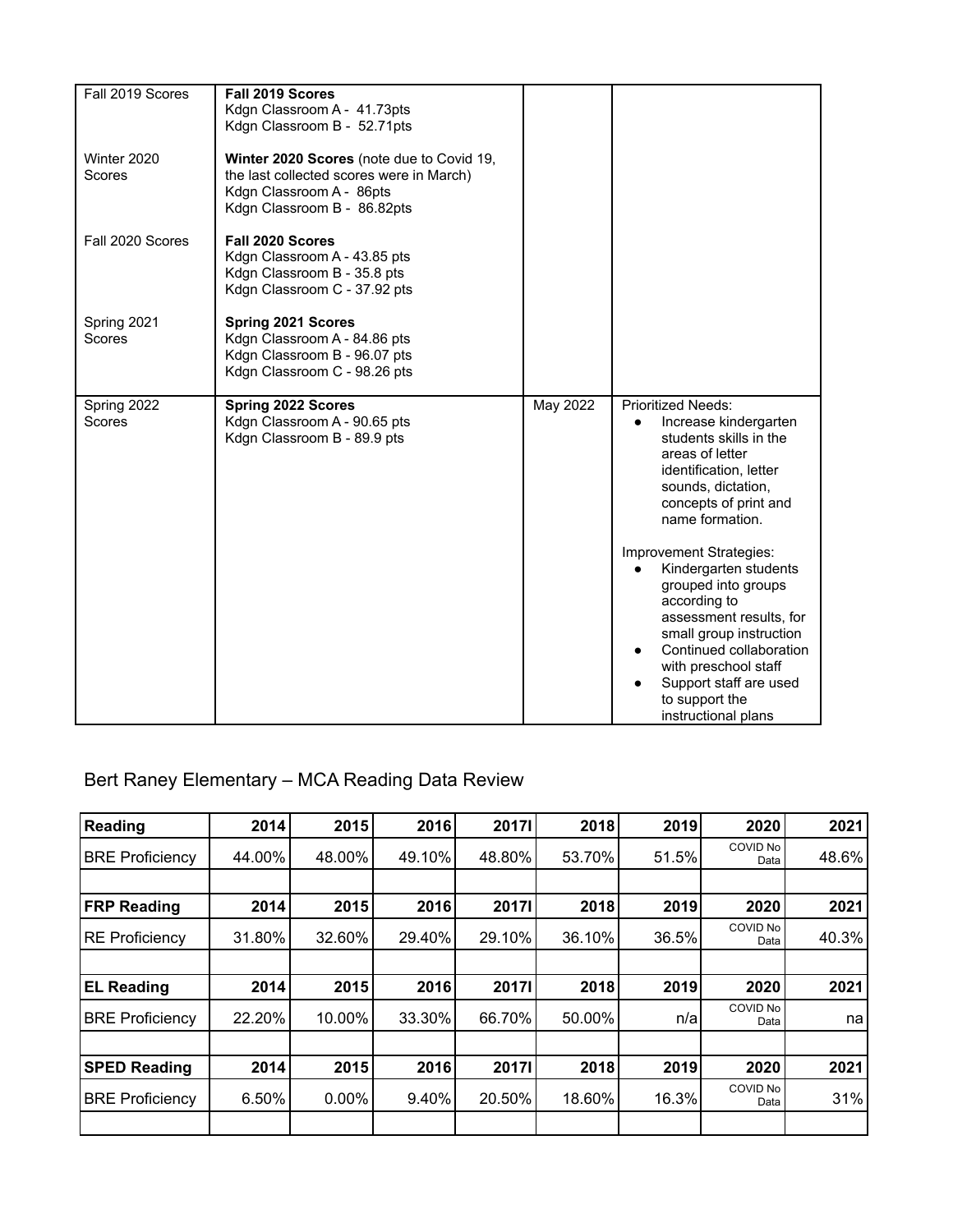| <b>Hispanic</b><br><b>Reading</b>                                    | 2014                                        | 2015                                 | 2016                  | <b>2017I</b>                                | 2018                                        | 2019  | 2020             | 2021   |
|----------------------------------------------------------------------|---------------------------------------------|--------------------------------------|-----------------------|---------------------------------------------|---------------------------------------------|-------|------------------|--------|
|                                                                      |                                             |                                      |                       |                                             |                                             |       | COVID No         |        |
| <b>BRE Proficiency</b>                                               | 34.80%                                      | 29.20%                               | 38.10%                | 30.00%                                      | 47.40%                                      | n/a   | Data             | 44.4%  |
| <b>American Indian</b>                                               |                                             |                                      |                       |                                             |                                             |       |                  |        |
| <b>Reading</b>                                                       | 2014                                        | 2015                                 | 2016                  | <b>2017I</b>                                | 2018                                        | 2019  | 2020             | 2021   |
| <b>BRE Proficiency</b>                                               | 19.40%                                      | 27.00%                               | 27.00%                | 26.70%                                      | 37.50%                                      | n/a   | COVID No<br>Data | 45.5%  |
|                                                                      |                                             |                                      |                       |                                             |                                             |       |                  |        |
| Caucasian<br><b>Reading</b>                                          | 2014                                        | 2015                                 | 2016                  | <b>2017I</b>                                | 2018                                        | 2019  | 2020             | 2021   |
| <b>BRE Proficiency</b>                                               | 53.40%                                      | 60.20%                               | 58.30%                | 58.60%                                      | 57.00%                                      | 56.7% | COVID No<br>Data | 48.14% |
|                                                                      |                                             |                                      |                       |                                             |                                             |       |                  |        |
| <b>STAR Early</b><br>Literacy<br>Percentage at<br><b>Grade Level</b> | <b>Spring</b><br>2018                       | <b>Spring</b><br>2019                | <b>Spring</b><br>2020 | <b>Spring</b><br>2021                       | <b>Spring</b><br>2022                       |       |                  |        |
| Kdgn                                                                 | $\star$                                     | $\star$                              |                       |                                             |                                             |       |                  |        |
| 1st Gr                                                               | $\star$                                     | $\star$                              |                       |                                             | 43.18%                                      |       |                  |        |
|                                                                      |                                             |                                      |                       |                                             |                                             |       |                  |        |
| <b>STAR Reading</b><br>Percentage at<br><b>Grade Level</b>           | <b>Spring</b><br>2018                       | <b>Spring</b><br>2019                | <b>Spring</b><br>2020 | <b>Spring</b><br>2021                       | <b>Spring</b><br>2022                       |       |                  |        |
|                                                                      | <b>This</b><br>Year's<br>Grade<br>Level 0.9 | This<br>Year's<br>Grade<br>Level 0.9 | <b>COVID</b>          | <b>This</b><br>Year's<br>Grade<br>Level 0.9 | <b>This</b><br>Year's<br>Grade<br>Level 0.9 |       |                  |        |
| 2nd Grade                                                            | 60.70%                                      | 52.58%                               |                       | 50%                                         | 65.71%                                      |       |                  |        |
| 3rd Grade                                                            | 52.10%                                      | 57.14%                               |                       | 39.53%                                      | 39.39%                                      |       |                  |        |
| 4th Grade                                                            | 55.90%                                      | 30.77%                               |                       | 35%                                         | 38.64%                                      |       |                  |        |
| 5th Grade                                                            | 53.10%                                      | 46.77%                               |                       | 40%                                         | 35%                                         |       |                  |        |
|                                                                      |                                             |                                      |                       |                                             |                                             |       |                  |        |

#### **\*STAR Early Literacy (data used prior to Renaissance offering GE for Early Literacy)** Spring 2019

| Kindergarten<br>1st Grade<br>Spring 2020<br>No data, COVID | Spring 2019<br>Spring 2019 | Average GE: 1.0<br>Average GE: 2.1 | GE Range: 0.5 - 2.6<br>GE Range: 0.3 - 3.9   |
|------------------------------------------------------------|----------------------------|------------------------------------|----------------------------------------------|
| Spring 2021<br>Kindergarten<br>1st Grade                   | Spring 2021<br>Spring 2021 | Average GE: 1.3<br>Average GE: 1.7 | GE Range: 0.0 - > 3.0<br>GE Range: 0.1 - 3.9 |

#### **Assessments**

Formative: teacher observation, DRA, student response (oral and written), ongoing reading running records, observation and anecdotal records, and Words Their Way Developmental Spelling Inventory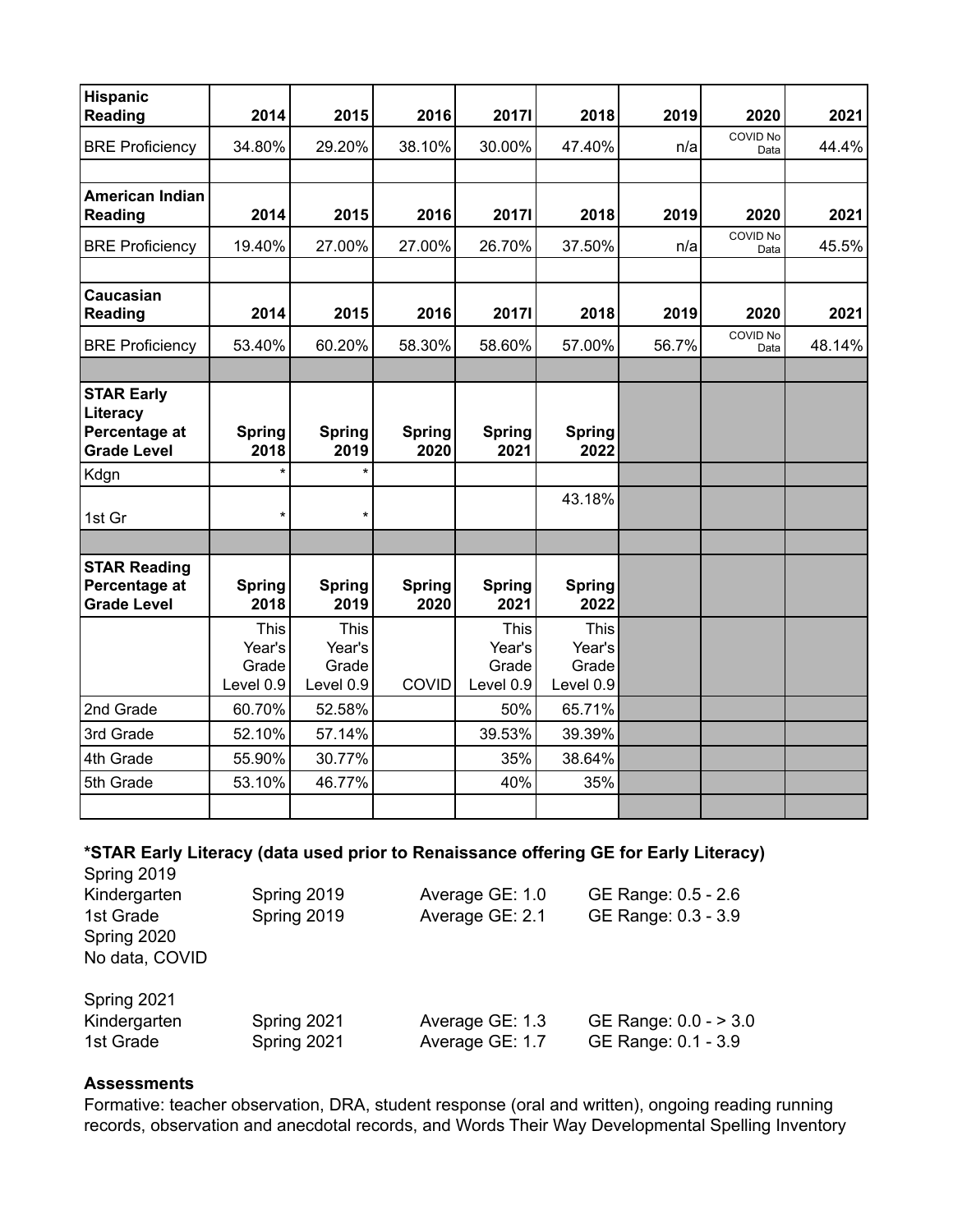District Assessments: STAR Early Literacy, STAR Reading

#### **Dyslexia Plan**

Bert Raney Elementary School has developed a detailed plan for dyslexia screening, in alignment with statute 120B.12, which will be provided for students in grades K-5. The plan may be viewed [here](https://docs.google.com/document/d/15M4HQVbm0_RqLLVRy97LMN9X4mHYIdZI7S-K09TogrY/edit?usp=sharing).

#### **Parent and Community Engagement**

Parents are informed of their child's progress on the Minnesota Comprehension Assessment (grade 3) in the fall, and on Early Literacy (K-1), and Star Reading (1-5) at least twice throughout each school year.

In addition, various parent engagement activities occur at BRE throughout the school year. During the 2019-20 school year the following parent engagement activities occurred:

**August** PreK-5 Open House & Book Fair

**September** Apples Activities in the Classroom Fun & Friends Mad Science

**October** Parent Roller Skating with Child Fun & Friends Library Storytime Room to Run Swim Night

**November** Parent Roller Skating with Child Parent Teacher Conferences Fantastic Fall Music & Movement

December Holiday Happenings Swimming at the KCC Cocoa Cozy Up with a Book Gingerbread House Creations Holiday Festivities

Elves Celebration

**January** VIK Bumblebees Silly Snowmen Winter Science

**February** Kids Heart Challenge VIK Honey Bees VIK Bumblebees Valentine's Day Party Happy Hearts Snowy & Icy Fun Parent Teacher Conferences

March State Project Presentations VIK Honey Bees VIK Bumblebees

April/May Distance Learning due to COVID

June BRE Bee Reading Program

Due to COVID, BRE was not able to host parental activities on site as we did in 2019-2020. During the 2019-2020 school year, we offered various parental activities electronically or through a pick-up process, which include social media posts, ECFE learning activities to go, etc. We are looking forward to the 2021-2022 school year, at which time we plan to bring back our parent involvement activities.

# **2021-2022 Parent Involvement/Engagement Activities**

Open House, September 2021 Parent-Teacher Conferences, November 2021 4th Grade, State Projects, April 2022 Parent-Teacher Conferences, April 2022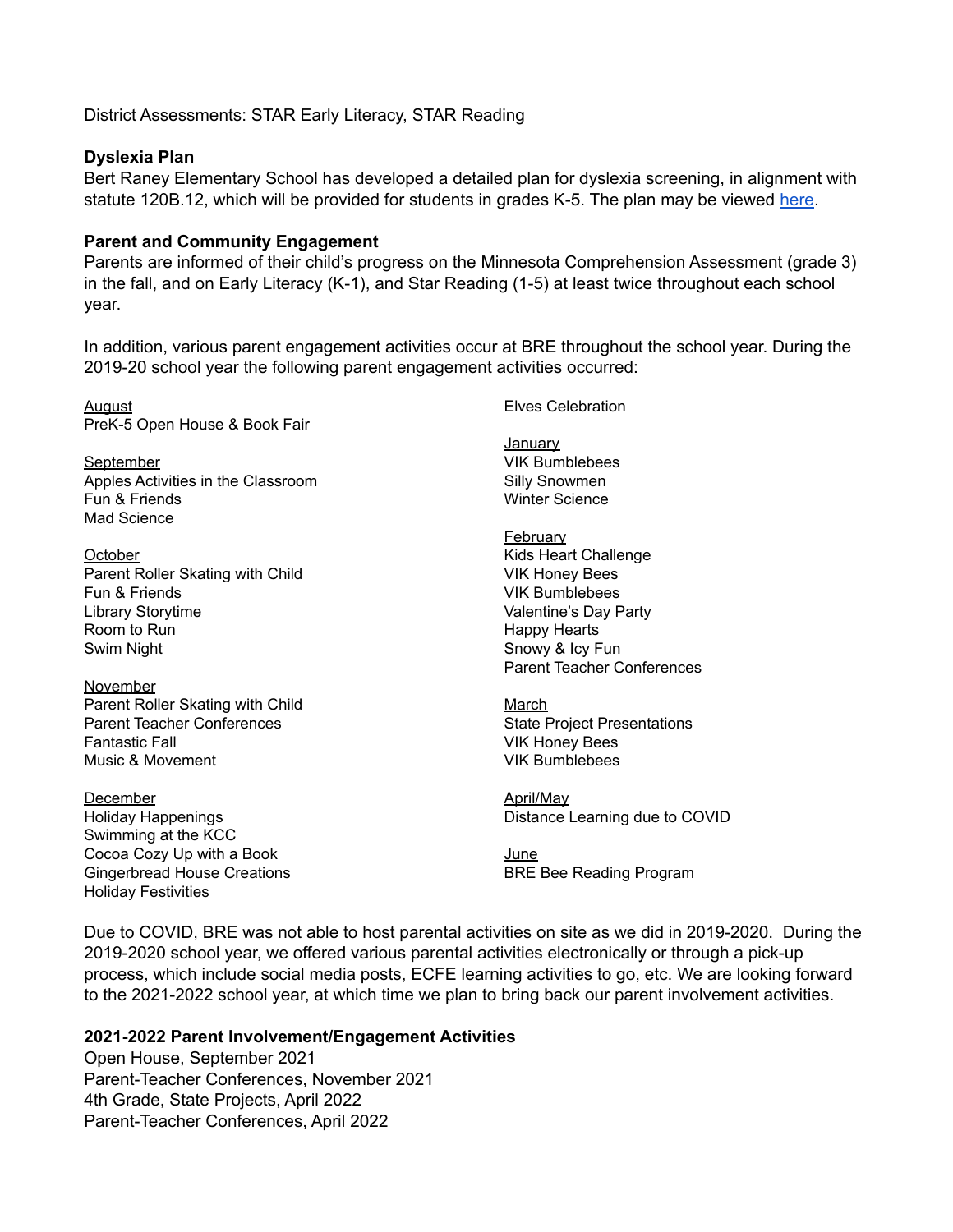5th Grade, Biography Projects, May 2022 2nd Grade, Parent Day, May 2022 Extensive use of parent connection software, Seesaw, grades K-5 1st Grade, Reading Logs TAG program: oral rounds of spelling bees, Regional Spelling Bee, SMSU Conferences, Math Masters Special projects monthly Various grades used book bags for at-home reading with a responsible adult 3rd Grade, MCA encouragement parent letters Perfect Party, June 2022

# **Parent Communication Plan**

1. MCA Assessment information will be sent home in the fall of each school year.

2. Assessment results will be provided to parents during the fall and spring conferences. In addition, additional results may be shared as applicable.

3. Parents of students who need supplemental instruction will be informed by the district that their student is receiving these services and will be offered a conference with the student's teacher or interventionist.

4. Additional explanation of the literacy program and support will occur during fall parent/teacher conferences.

5. Grade levels invite parents in for a variety of activities throughout the year, some of which include, but are not limited to those listed above in the engagement section.

# **Staff Development**

The Yellow Medicine East District has 11 days and 28 hours of PLC time available for professional development.

Staff development is provided through:

- Grade level common planning time
- Grade level PLCs
- Monthly staff meetings
- Regional and state professional development
- Outside resources/consultants/specialists
- Elementary Leadership/Staff Development Committee
- Elementary Literacy Committee
- Minnesota River Valley Education District (MRVED)

During the 2018-19 school year, the following literacy training was provided to the Bert Raney Elementary School staff:

- What is Special Education, 8/30/18
- Language Arts Standards, 11/5/18
- Guided Reading Training, 1/15/19
- Guided Reading Training, 1/17/19
- Guided Reading Training, 1/24/19
- Literacy Training, 2/15/19
- Dyslexia Training, Spring 2019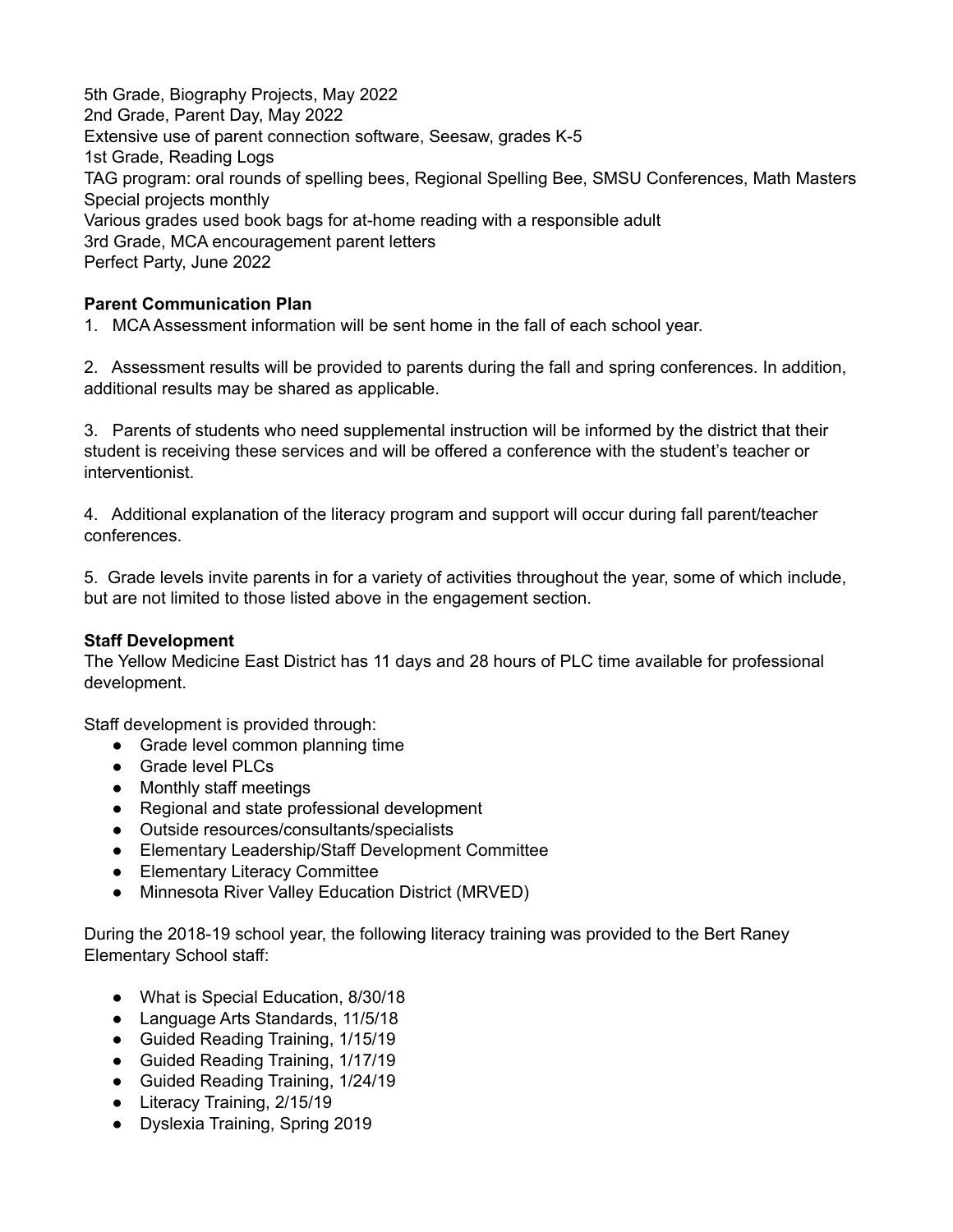- Dyslexia Training, 6/6/19
- Guided Reading Training, June 2019

During the 2019-2020 school year, the following literacy training was provided to the Bert Raney Elementary School staff:

- Phonics Training, 8/22/19
- ELA Standards & Read Alouds, 8/22/19
- Grade Level Phonics Resources, 8/22/19
- Literacy, 10/16/19
- Word Knowledge Data, 11/4/19
- Dyslexia, 1/17/20
- Reading, Phonics, ELA Standards, 2/14/20

During the 2020-2021 school year, the following literacy training was provided to the Bert Raney Elementary School staff:

- Creative Curriculum, 1/18/21
- Reading Standards, ELA work & strategies, PreK-5, 1/18/21
- Sonday Training, 1/19/21
- Reading Standards, ELA work & strategies, 2/26/21
- 30 Minutes to Improving Outcomes for English Learners, 3/16/21
- Reading Strategies for Struggling Readers, 3/30/31
- Interactive Reading, 5/5/21

During the 2021-2022 school year, the following literacy training was provided to the Bert Raney Elementary School staff:

- Supporting English Learners in the Mainstream Classroom, January 2022
- LETRS training, 2021-2022 school year

Additional staff development during the 2021-2022 school year included:

- Seesaw software for parent communication
- PBIS
- PLC Foundations
- American Indian Education
- Boardmaker
- MCA training
- P.J. Fleck
- Community building
- Inclusion and Educating Students in Their Least Restrictive Environment
- ACES & Working with Students with Trauma

# **District Opportunities for Reporting to Stakeholders**

| <b>Stakeholders</b>                 | <b>Date District Collaborated/Shared</b>     |  |  |
|-------------------------------------|----------------------------------------------|--|--|
| <b>District Advisory Committee</b>  | 11/27/18, 2/18/19, 3/18/19, 11/7/19, 4/28/20 |  |  |
| <b>Strategic Planning Committee</b> | 3/22/22, 4/5/22, 4/25/22                     |  |  |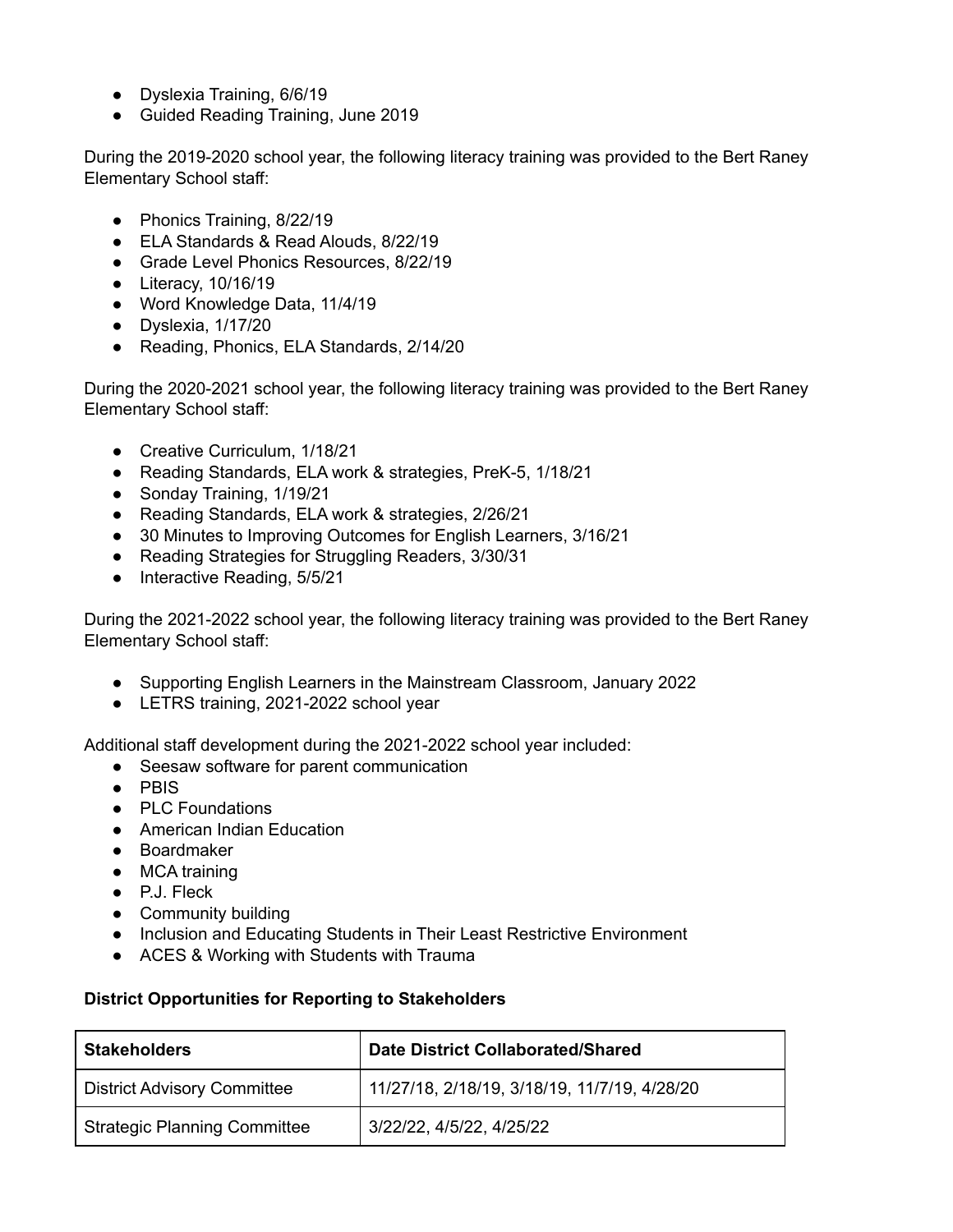| K-12 QComp Committee                    | 8/21/18, 11/6/18, 2/5/19, 3/26/19, 8/20/19, 9/41/19,<br>9/5/19, 9/23/19, 1/7/20, 5/12/20, 6/1/20, 8/27/20,<br>9/4/20, 9/21/20, 10/8/20, 1/5/21, 2/3/21, 3/3/21,<br>3/30/21, 5/25/21, 6/2/21 |
|-----------------------------------------|---------------------------------------------------------------------------------------------------------------------------------------------------------------------------------------------|
|                                         | 2021-2022: 9/14/21, 1/5/22, 3/25/22, 4/26,22                                                                                                                                                |
| K-12 Staff Development<br>Committee     | 10/3/18, 11/14/18, 1/16/19, 2/27/19, 9/17/19,<br>10/22/19, 1/3/20, 1/14/20, 3/17/20, 8/31/21, 9/23/21,<br>10/20/21, 10/21/21, 12/10/21, 2/4/21, 5/26/21                                     |
|                                         | 2021-2022 Dates: 9/21/21, 1/26/22                                                                                                                                                           |
| <b>BRE Leadership Team</b>              | 9/20/18, 10/818, 11/1218, 12/10, 18, 2/25/19, 3/11/19,<br>4/8/19, 7/8/19, 9/5/19, 10/22/19, 3/3/20, 1/26/21                                                                                 |
|                                         | 2021-2022 Dates: 9/9/21, 10/14/21, 1/6/22, 2/10/22,<br>4/14/22, 5/12/22                                                                                                                     |
| <b>Indian Parent Advisory Committee</b> | 9/18/19, 11/13/19, 2/26/20, 5/6/20, 4/28/21                                                                                                                                                 |
|                                         | 2021-2022 Dates:<br>9/18/21, 10/13/21, 11/10/21, 12/8/21, 1/12/22, 2/9/22,<br>3/9/22, 4/13/22, 5/11/22                                                                                      |
| <b>YME PTO</b>                          | 1/7/19, 2/4/19, 3/11/19, 4/1/19, 9/19/19, 10/7/19,<br>11/4/19, 12/2/19, 1/6/20, 2/10/20, 3/9/20, 4/6/20,<br>5/4/20                                                                          |
|                                         | 2021-2022 Dates: 6/7/21, 8/2/21, 9/6/21, 10/4/21,<br>11/1/21, 12/6/21, 1/3/22, 2/7/22, 3/14/22, 4/7/22                                                                                      |
| <b>Parent - Teacher Conferences</b>     | Fall: 11/14/19 & 11/21/19 and Spring: 2/6/20 &<br>2/13/20 / Fall: 11/19 & 11/24 and Spring: 3/11 & 3/18                                                                                     |
|                                         | 2021-2022 Dates:<br>Fall 2021: 11/16/21 & 11/22/21<br>Spring 2022: 3/31/22 & 4/7/22                                                                                                         |
| <b>School Board Meetings</b>            | 2021-2022 Dates:<br>7/12/21, 8/9/21, 9/13/21, 10/11/21, 11/15/21,<br>12/13/21, 1/10/22, 2/14/22, 3/14/22, 4/14/22, 5/9/22,<br>6/13/22                                                       |
| <b>COVID Leadership Committee</b>       | 2021-2022 Dates:<br>10/13/21, 10/27/21, 11/17/21, 12/8/21, 1/5/22,<br>1/21/22, 2/9/22, 3/3/22                                                                                               |
| <b>PLCs</b>                             | 2021-2022 Dates:<br>9/1/21, 9/2/21, 9/15/21, 9/29/21, 10/13/21, 10/27/21,<br>11/5/21, 11/10/21, 12/8/21, 1/12/22, 1/18/22, 1/26/22,                                                         |